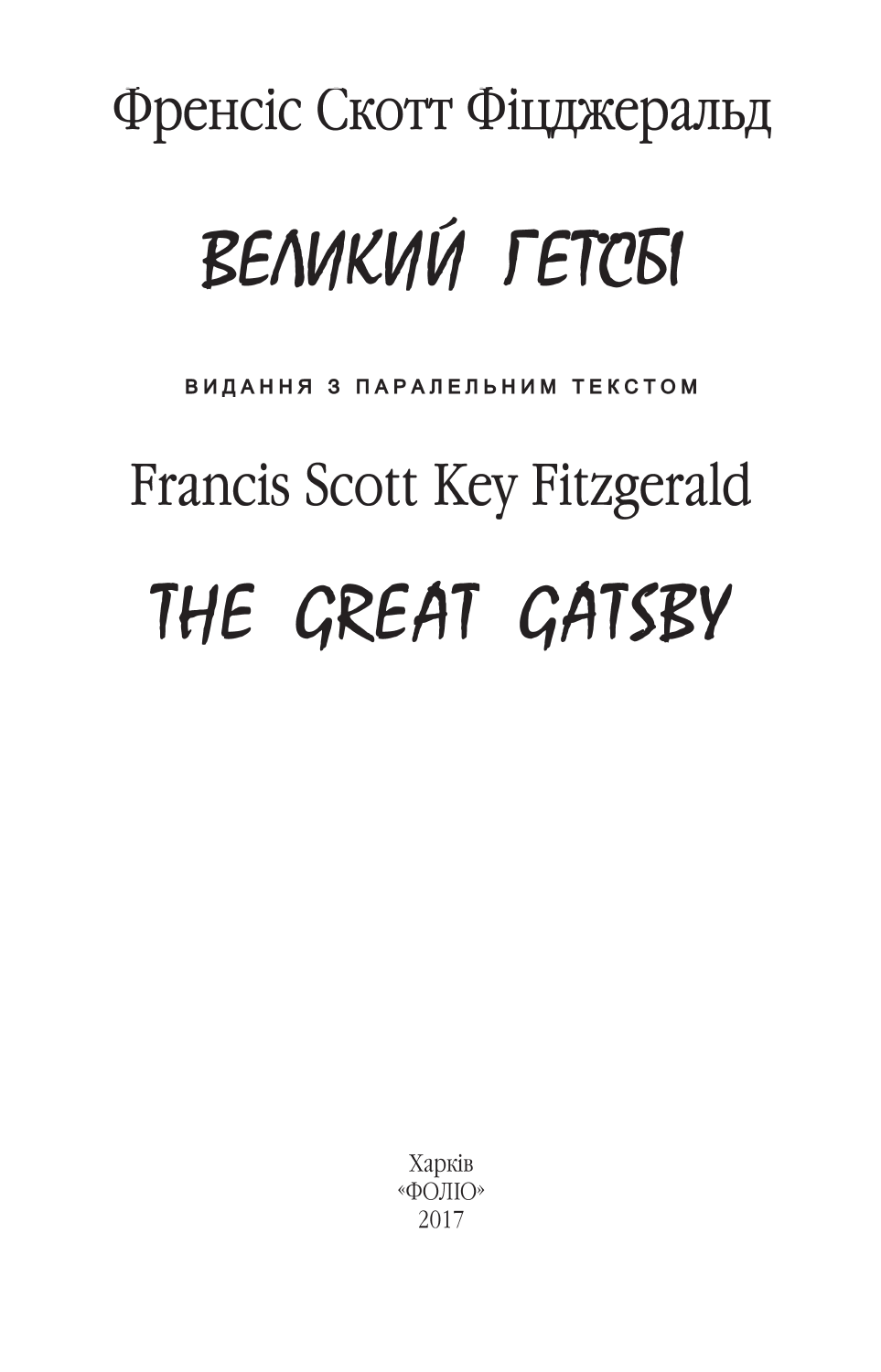### CHAPTER 1

**I**n my younger and more vulnerable years my father gave me some advice that I've been turning over in my mind ever since. 'Whenever you feel like criticizing any one,' he told me, 'just remember that all the people in this world haven't had the advantages that you've had.' He didn't say any more but we've always been unusually communicative in a reserved way, and I understood that he meant a great deal more than that. In consequence, I'm inclined to reserve all judgments, a habit that has opened up many curious natures to me and also made me the victim of not a few veteran bores. The abnormal mind is quick to detect and attach itself to this quality when it appears in a normal person, and so it came about that in college I was unjustly accused of being a politician, because I was privy to the secret griefs of wild, unknown men. Most of the confidences were unsought — frequently I have feigned sleep, preoccupation, or a hostile levity when I realized by some unmistakable sign that an intimate revelation was quivering on the horizon; for the intimate revelations of young men, or at least the terms in which they express them, are usually plagiaristic and marred by obvious suppressions. Reserving judgments is a matter of infinite hope. I am still a little afraid of missing something if I forget that, as my father snobbishly suggested, and I snobbishly repeat, a sense of the fundamental decencies is parcelled out unequally at birth.

 And, after boasting this way of my tolerance, I come to the admission that it has a limit. Conduct may be founded on the hard rock or the wet marshes, but after a certain point I don't care what it's founded on. When I came back from the East last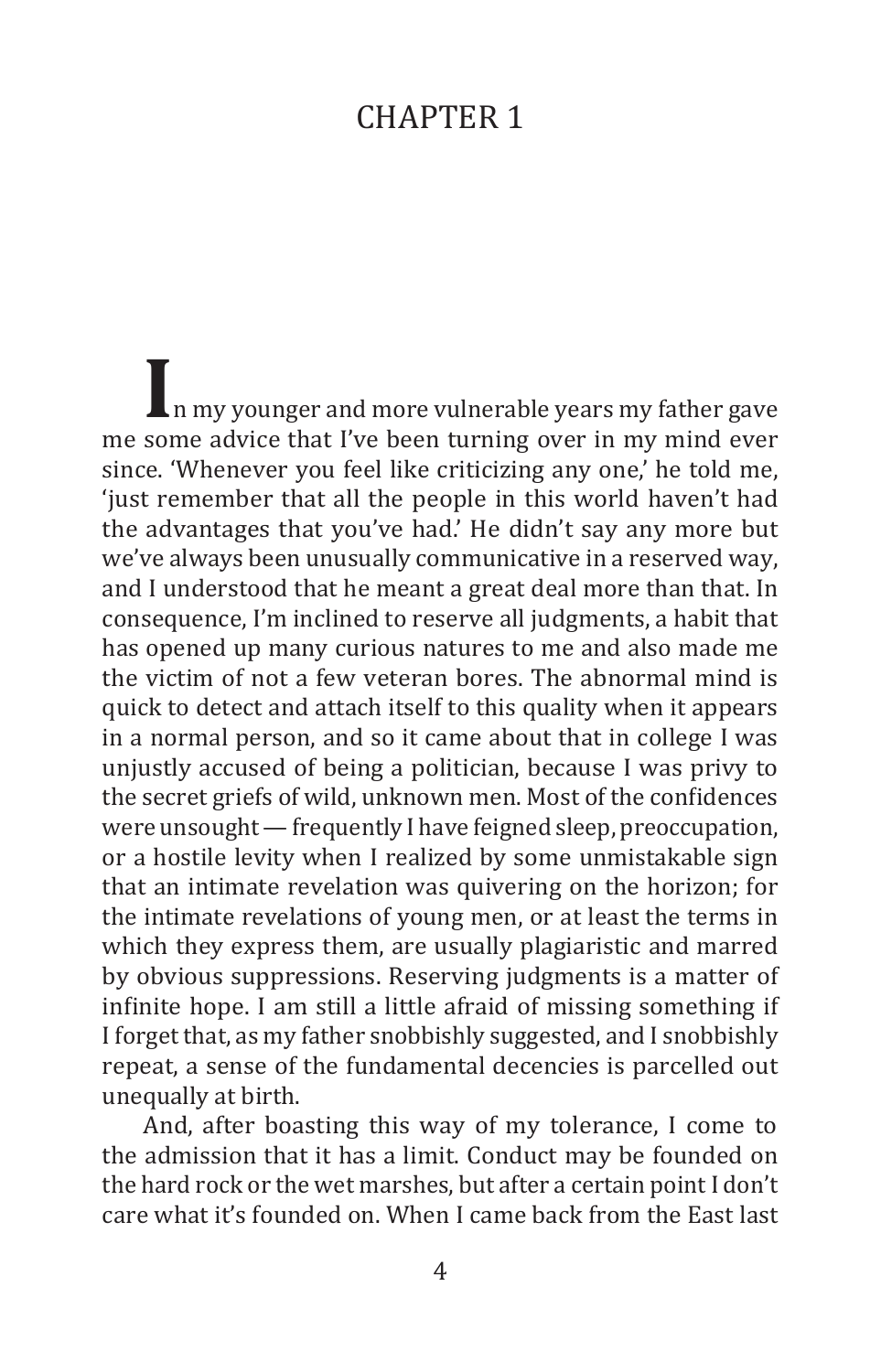### Розділ 1

**Щ**е будучи зеленим і вразливим юнаком, я дістав від батька пораду, яку запам'ятав на все життя. — Щоразу, коли тобі раптом захочеться когось осудити, — сказав він, — згадуй, що не кожному на цім світі випали переваги, які маєш ти. Він нічого не додав до цього, але ми з ним завжди розуміли один одного з півслова, і мені ясно було, що він має на думці набагато більше. Отож я привчив себе не квапитися з висновками і завдяки цій звичці не раз здобував прихильність людей пересічних, а ще частіше ставав жертвою невиправних зануд. Хвороблива натура швидко вловлює і зразу ж намагається використати вияв терпимості з боку людини цілком нормальної; ще в коледжі мені несправедливо закидали потяг до дешевої популярності через те, що найбільш вовкуваті й замкнуті хлопці звіряли мені свої потаємні жалі. Я зовсім не домагався такої відвертості — навпаки, помітивши в голосі співрозмовника перші нотки довірчих одкровень, я, бувало, вдавав, що хочу спати, чи поспішаю кудись, чи переходив на такий собі задерикувато-легковажний тон; адже, виливаючи душу, молоді люди, як правило, не добирають своїх власних слів, а говорять з чужого голосу і до того ж, на жаль, з явними недомовками.

Стриманість у судженнях вселяє невичерпну надію. Я й досі побоююся проґавити щось, якщо забуду батькове снобістське зауваження — яке я по-снобістському повторюю — про те, що природа наділяє людей різним розумінням дозволеного і недозволеного.

А тепер, похвалившись своєю терпимістю, я мушу зізнатися, що вона не безмежна. Поведінка людини може ґрунтуватися на засадах твердих, як камінь, чи хлипких, як твань, але часом настає й така мить, коли мене вже не обходить, на чому вона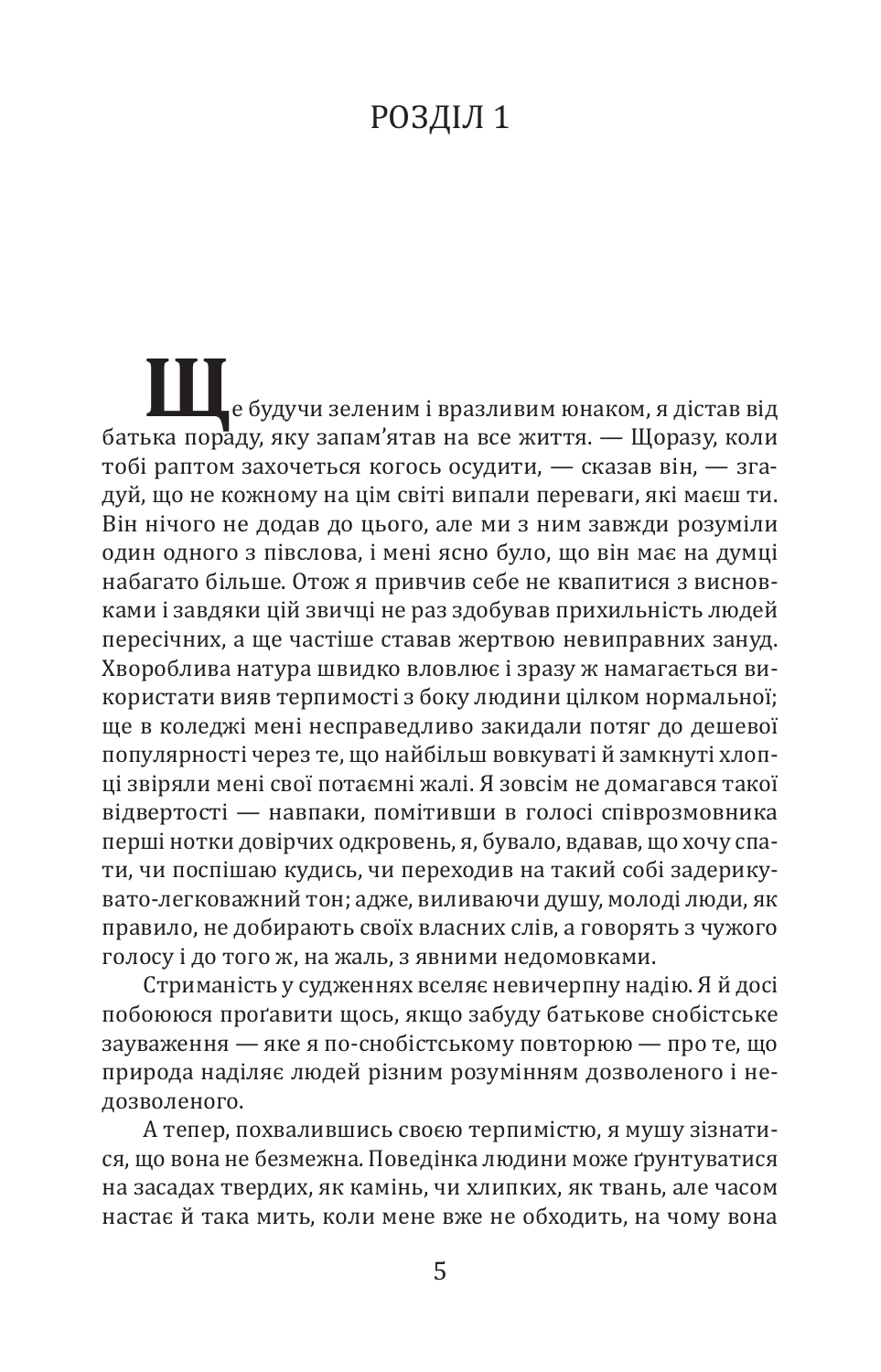autumn I felt that I wanted the world to be in uniform and at a sort of moral attention forever; I wanted no more riotous excursions with privileged glimpses into the human heart. Only Gatsby, the man who gives his name to this book, was exempt from my reaction — Gatsby, who represented everything for which I have an unaffected scorn. If personality is an unbroken series of successful gestures, then there was something gorgeous about him, some heightened sensitivity to the promises of life, as if he were related to one of those intricate machines that register earthquakes ten thousand miles away. This responsiveness had nothing to do with that flabby impressionability which is dignified under the name of the 'creative temperament' — it was an extraordinary gift for hope, a romantic readiness such as I have never found in any other person and which it is not likely I shall ever find again. No — Gatsby turned out all right at the end; it is what preyed on Gatsby, what foul dust floated in the wake of his dreams that temporarily closed out my interest in the abortive sorrows and short-winded elations of men.

My family have been prominent, well-to-do people in this Middle-Western city for three generations. The Carraways are something of a clan, and we have a tradition that we're descended from the Dukes of Buccleuch, but the actual founder of my line was my grandfather's brother, who came here in fifty-one, sent a substitute to the Civil War, and started the wholesale hardware business that my father carries on today. — I never saw this great-uncle, but I'm supposed to look like him with special reference to the rather hard-boiled painting that hangs in father's office. I graduated from New Haven in 1915, just a quarter of a century after my father, and a little later I participated in that delayed Teutonic migration known as the Great War. I enjoyed the counter-raid so thoroughly that I came back restless. Instead of being the warm center of the world, the Middle-West now seemed like the ragged edge of the universe — so I decided to go East and learn the bond business. Everybody I knew was in the bond business, so I supposed it could support one more single man. All my aunts and uncles talked it over as if they were choosing a prep school for me and finally said, 'Why — yees', with very grave, hesitant faces.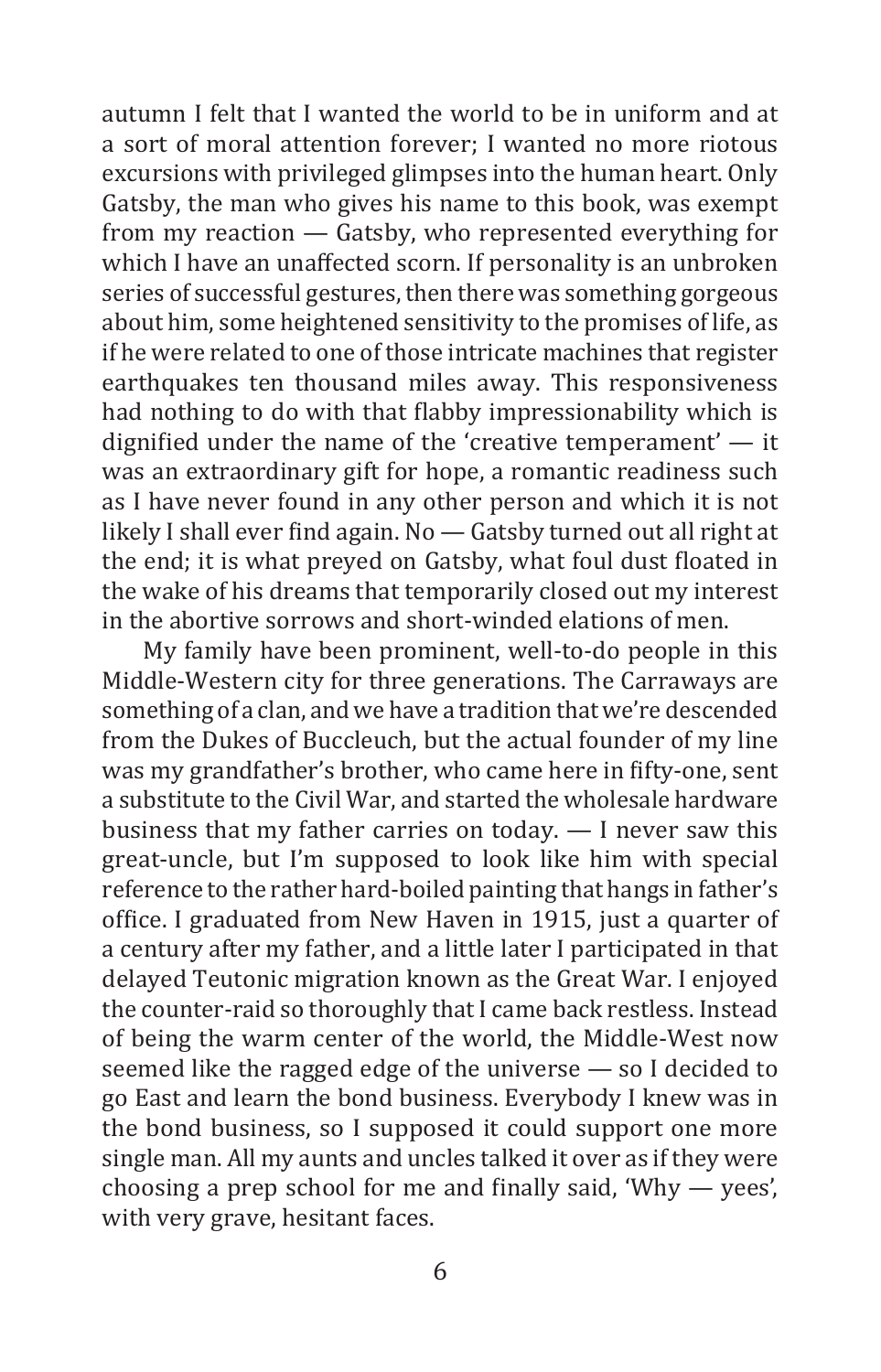ґрунтується. Минулої осені, коли я повернувся з Нью-Йорка, мені хотілося, щоб людство стало на варту своїх моральних цінностей, як затягнутий у мундир солдат. З мене досить уже було розгульних екскурсій з відвіданням потаємних закутків людської душі. Тільки для Гетсбі, людини, ім'ям якої названа ця книжка, я робив виняток, — для Гетсбі, котрий уособлював усе те, що я глибоко зневажаю. Якщо міряти особистість напругою її поривань, то він був особистістю надзвичайною, наділеною якоюсь загостреною чутливістю до всього, що може пообіцяти йому життя; він був немовби частиною одного з тих складних приладів, що реєструють підземні поштовхи на відстані десятків тисяч миль. Чутливість ця не мала нічого спільного з млявою вразливістю, яку гучно іменують «артистичною вдачею», — це була рідкісна здатність надіятися, романтичний запал, якого я ні в кому більше не зустрічав і, певне, вже ніколи не зустріну. Ні, Гетсбі наостанку виправдав себе; не він, а те, що тяжіло над ним, та отруйна курява, яку здіймали крила його мрії, — ось що на час позбавило мене інтересу до людських перебіжних печалей та скороминущих радощів. Я належу до заможної родини, яка от уже в третьому поколінні відіграє значну роль у житті нашого середньозахідного міста. Каррауеї — це, власне, цілий клан, що, за родинними переказами, походить від герцогів Баклу, але наша парость бере початок фактично від дідового брата, який приїхав сюди 1851 року, відкупився від участі в Громадянській війні й налагодив оптову торгівлю залізним товаром, яку тепер провадить мій батько. Я ніколи не бачив свого двоюрідного діда, але кажуть, ніби я схожий на нього — засвідчувати це має його досить грубий портрет, що висить у батьковому кабінеті. 1915 року, рівно через двадцять п'ять років після мого батька, я завершив вищу освіту в Нью-Хейвені, а трохи згодом узяв участь у тій запізнілій міграції тевтонських племен, яке заведено називати Великою світовою війною. Похідне життя так захопило мене, що, повернувшись додому, я вже не міг всидіти на місці. Рідний штат здавався мені тепер не славним осереддям всесвіту, а, скоріш, його пощербленим краєм; тим-то я вирішив податися на Схід і вивчитися на біржовика. Всі мої знайомі жили з біржі — тож невже вона не прогодує ще одного самотнього чоловіка? Мої численні тітки й дядьки обговорювали це питання так заклопотано, наче йшлося про вибір для мене початкової школи, і нарешті дуже поважно й не дуже впевнено виголосили: «Власне, чом би й ні...»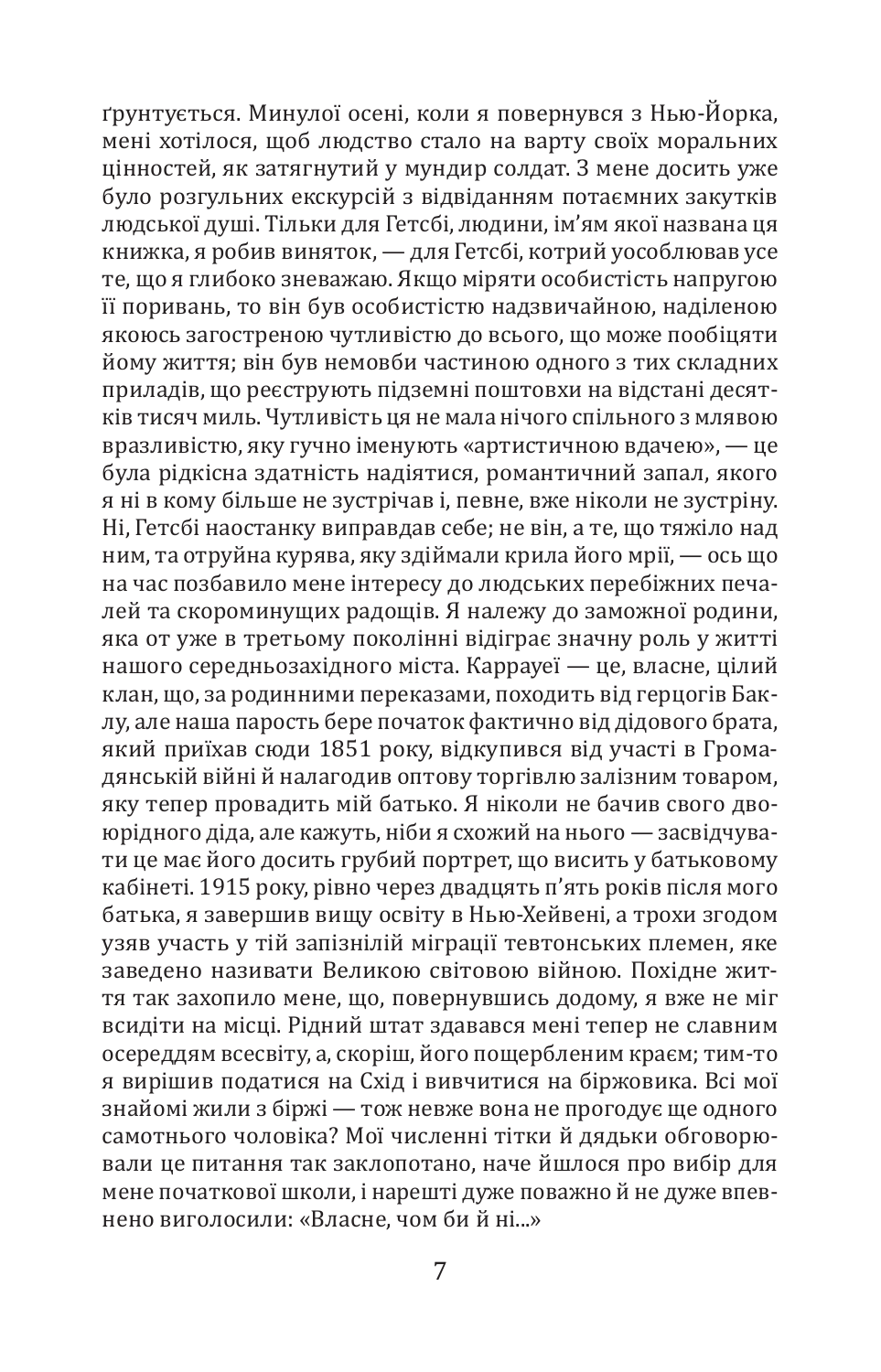Father agreed to finance me for a year, and after various delays I came East, permanently, I thought, in the spring of twenty-two. The practical thing was to find rooms in the city, but it was a warm season, and I had just left a country of wide lawns and friendly trees, so when a young man at the office suggested that we take a house together in a commuting town, it sounded like a great idea. He found the house, a weatherbeaten cardboard bungalow at eighty a month, but at the last minute the firm ordered him to Washington, and I went out to the country alone. I had a dog at least I had him for a few days until he ran away — and an old Dodge and a Finnish woman, who made my bed and cooked breakfast and muttered Finnish wisdom to herself over the electric stove. It was lonely for a day or so until one morning some man, more recently arrived than I, stopped me on the road.

'How do you get to West Egg village?' he asked helplessly.

I told him. And as I walked on I was lonely no longer. I was a guide, a pathfinder, an original settler. He had casually conferred on me the freedom of the neighborhood. And so with the sunshine and the great bursts of leaves growing on the trees  $-$  just as things grow in fast movies  $-$  I had that familiar conviction that life was beginning over again with the summer. There was so much to read for one thing, and so much fine health to be pulled down out of the young breathgiving air. I bought a dozen volumes on banking and credit and investment securities, and they stood on my shelf in red and gold like new money from the mint, promising to unfold the shining secrets that only Midas and Morgan and Maecenas knew. And I had the high intention of reading many other books besides. I was rather literary in college — one year I wrote a series of very solemn and obvious editorials for the 'Yale News' — and now I was going to bring back all such things into my life and become again that most limited of all specialists, the 'wellrounded man.' This isn't just an epigram — life is much more successfully looked at from a single window, after all.

It was a matter of chance that I should have rented a house in one of the strangest communities in North America. It was on that slender riotous island which extends itself due east